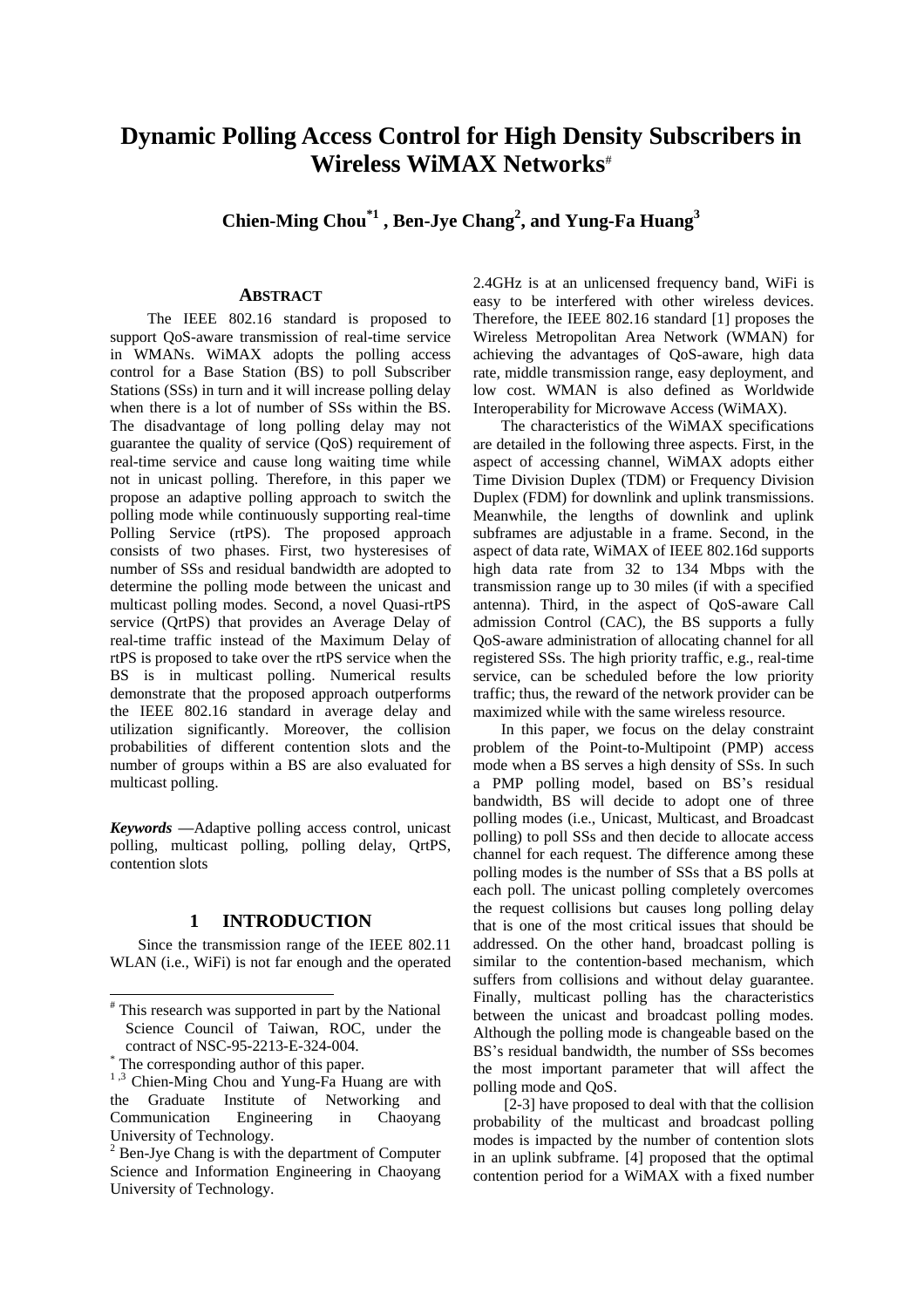of SSs is 2*M* −1, where *M* is the number of SSs. Cho *et al.* [5] analyzed that a WiMAX network can yield the highest throughput when the backoff window size is equal to the number of SSs.

In the aspect of QoS issue, [7] proposed a mechanism for a high-priority service to borrow bandwidth from the low-priority service when the required bandwidth of the high-priority service is larger than the residual bandwidth. [8] proposed a scheduling mechanism for different priority services. [9] proposed and analyzed a QoS-based WiMAX by simulations, in which the DRR and WRR scheduling algorithms are adopted for a system.

The remainder of the paper is organized as follows. Section II describes the network model and performance metrics for evaluation. The adaptive polling criteria and enhanced contention resolution algorithms are described in Section III. Section IV evaluates the performance of the proposed approach and the IEEE 802.16 protocol in several important metrics. Finally, conclusions are given in Section V.

#### **2 NETWORK MODEL**

This section first defines the network model for WiMAX networks. Then we briefly describe the collision problem of contention slots in two aspects, including initial ranging and bandwidth request in the group polling.

Now, we model an IEEE 802.16 wireless network as a graph,  $W = (V, E)$ , which consists of a set of mobile nodes, *V* , and a set of wireless links, *E* . Each mobile node has the same transmission radius and some nodes of *V* are selected as Base Stations that are denoted as  $V_{BS}$  and the other nodes are the SSs that are denoted as  $V_{ss}^{i,G_s}$ , where *i* is the node index and  $G_g$ ,  $G_g \in G$ , is the group index, which is used for multicast polling and *G* is a set of groups. Meanwhile,  $|V_{ss}|$  and  $|G|$  are represented as the number of SSs and groups, respectively. Each wireless link is associated with a channel capacity,  $Cap(1)$ , where  $\bf{l}$  is a wireless link of  $\bf{E}$ . The wireless network supports *K* classes of traffic, which are labeled  $k = 1, ..., K$ , where class *1* represents the lowest class traffic and class *K* represents the highest class traffic. In multicast and broadcast polling, SSs enter into the contention-based bandwidth request. The ranges of contention window of various classes are different. Since for guaranteeing higher-class traffic has smaller contention window and prior to be allocated bandwidth, we set  $W_i^{\min} \geq W_j^{\min}$  and  $W_i^{\max} \geq W_j^{\max}$ , where  $i, j \in k$ ,  $i \leq j$ , and  $W_i^{\min}$  and  $W_i^{\max}$  represent the minimum and maximum contention window of class *i* , respectively.

An example of the unicast polling mode is demonstrated in Fig. 1, in which a BS,  $V_{BS}$ , polls each SS,  $V_{ss}$ , at the downlink subframe time for the polled SS to require bandwidth. If the BS accepts the new request, it replies the SS the allocated channel at next downlink subframe. In consequence, in unicast polling, the polling delay,  $T_p^u$ , of WiMAX is thus

$$
T_p^u = |V_{SS}| \cdot T_f,
$$

where  $T_f$  is a frame time. Clearly, the polling delay increases while the number of SSs increasing and may cause not to meet the delay bound of real-time service.

A BS changes to the multicast polling mode when the available bandwidth is not enough for all SSs via unicast polling. A multicast polling example is demonstrated in Fig. 1, in which a BS,  $V_{BS}$ , polls each

group,  $G_i$ , at the downlink subframe time with a group ID, i.e., a specified CID, for all SSs that are belong to the group for requiring bandwidth. The SS that wants to require bandwidth will send a bandwidth request with a random contention mini-slot within an uplink subframe. SS will receive the allocated channel at next downlink subframe. In multicast polling, the polling delay,  $T_p^m$ , of WiMAX is

$$
T_p^m = |G| \cdot T_f,
$$

where  $T_f$  is a frame time. Therefore, with a fixed number of registered SSs, when the number of groups increases, the multicast polling delay increases but the collision probability of a group decreases because the number of SSs per group decreases. Consequently, the number of groups becomes an important parameter in WiMAX that will be considered and simulated in this work in detail.



Fig. 1. Unicast and multicast polling in WiMAX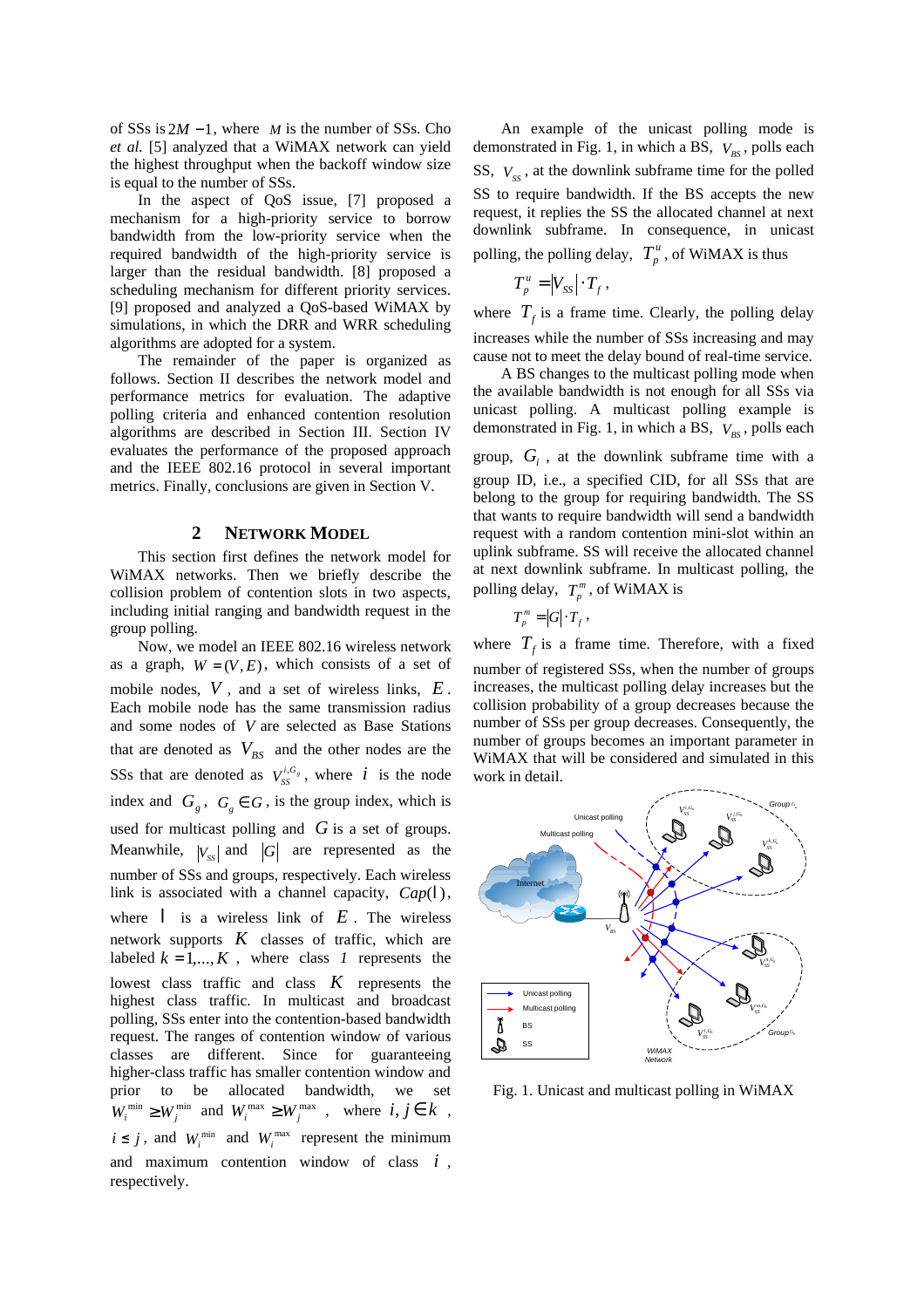# **3 ADAPTIVE DELAY-CONSTRAINT POLLING APPROACH**

Since the large number of SSs brings a long polling delay and causes not to meet the QoS guarantee of real-time services, we propose an adaptive delay-constraint polling approach to improve the polling delay of real-time services and to maximize the network utilization when a WiMAX has a high density of SSs. The motivation of the proposed approach is to switch adaptively between the unicast and multicast polling modes for increasing utilization and reducing average delay. The approach consists of two phases for achieving the purposes, including the determination phase for switching the polling mode and the phase of efficient scheduling for multicast polling. The detail description of this approach is explained as follows.

#### *A. A novel service class of QrtPS*

In the IEEE 802.16 standard [1], the rtPS service only can be scheduled in unicast polling for the reason of avoiding delay due to request contentions. Although the rtPS service can overcome such a contention delay, it suffers from the waiting delay when BS is not in the unicast polling mode. For improving the waiting delay issue of rtPS, a novel service class, called the quasi rtPS service (i.e., denoted as QrtPS), is proposed herein for taking over the rtPS service to be scheduled continuously while in the multicast polling mode. The QrtPS service supports the QoS requirements between that of rtPS and nrtPS (non real-time Polling Service) services. The main differences between QrtPS and rtPS have in two aspects. First, rtPS supports Maximum Delay constraint, but QrtPS only supports Average Delay constraint. Second, the QrtPS is designed to support Traffic Priority for the contention-based bandwidth request in multicast polling.

#### *B. Two-Phase Adaptive Polling Approach*

#### Phase 1. The determination phase for switching polling mode

In WiMAX, an SS registers to a BS before accessing channel for requiring data transmission; thus, the BS is aware of the registration information of all registered SSs and the total number of SSs. Although rtPS can obtain better QoS guarantee than that of nrtPS and BE (Best Effort), rtPS can not be scheduled while not in unicast polling. In IEEE 802.16, a BS will switch from the unicast to multicast polling when the available bandwidth is not enough for unicast polling. Furthermore, the polling delay increases linearly based on the total number of SSs while in the unicast polling mode. The polling delay may exceed the Maximum Delay and the Maximum Sustained Traffic Rate of rtPS services and then causes not to meet the QoS requirements of rtPS as well as ceases rtPS services. Therefore, we propose an adaptive switching mechanism to switch the polling

mode between unicast and multicast polling modes that are described in the following two cases.

#### **Case 1: In the unicast polling mode**

Initially, a BS is in the unicast polling mode. The residual bandwidth of the BS will decrease as the allocated bandwidth of the unicast polled SSs increases and the polling delay increases as the number of SSs increasing. Additionally, for avoiding unnecessary switching due to the ping-pong effect, the adaptive approach adopts two hysteresises mechanism with two thresholds for the number of SSs and bandwidth, respectively, in which these thresholds are denoted as  $S<sub>1x</sub><sup>1</sup>$  $S^1_{|V_{SS}|}$  and  $S^2_{|V_{SS}|}$ , and  $S^1_{bw}$  and  $S^2_{bw}$ . In consequence, the margin of a hysteresis is bounded at the low threshold,  $S^1$ , and the high threshold,  $S^2$ , respectively, and the margin interval is denoted as  $\Gamma = |S^2 - S^1|$ , as shown in Fig. 2.



Fig. 2. Two two-threshold hysteresises of the number of SSs and bandwidth

The BS first checks whether the polling delay resulted from the threshold of number of SSs,  $S^2_{|V_{ss}|}$ , exceeds the Maximum Delay of rtPS service or not, i.e.,

$$
S_{|V_{ss}|}^2 \cdot T_f \geq Maximum\_Delay. \tag{1}
$$

If the check result is true, the BS will switch to multicast polling. Otherwise, the BS will check whether the allocated bandwidth exceeds the threshold of  $S_{bw}^2$  or not, i.e.,

$$
Allocated\_bandwidth(n) \ge S_{bw}^2. \tag{2}
$$

where *n* represent the WiMAX network ID. If the check result is true, the BS will switch to multicast polling. Otherwise, the BS still stays in the unicast polling mode.

The reason to check the number of SSs before the residual bandwidth is that the polling delay to rtPS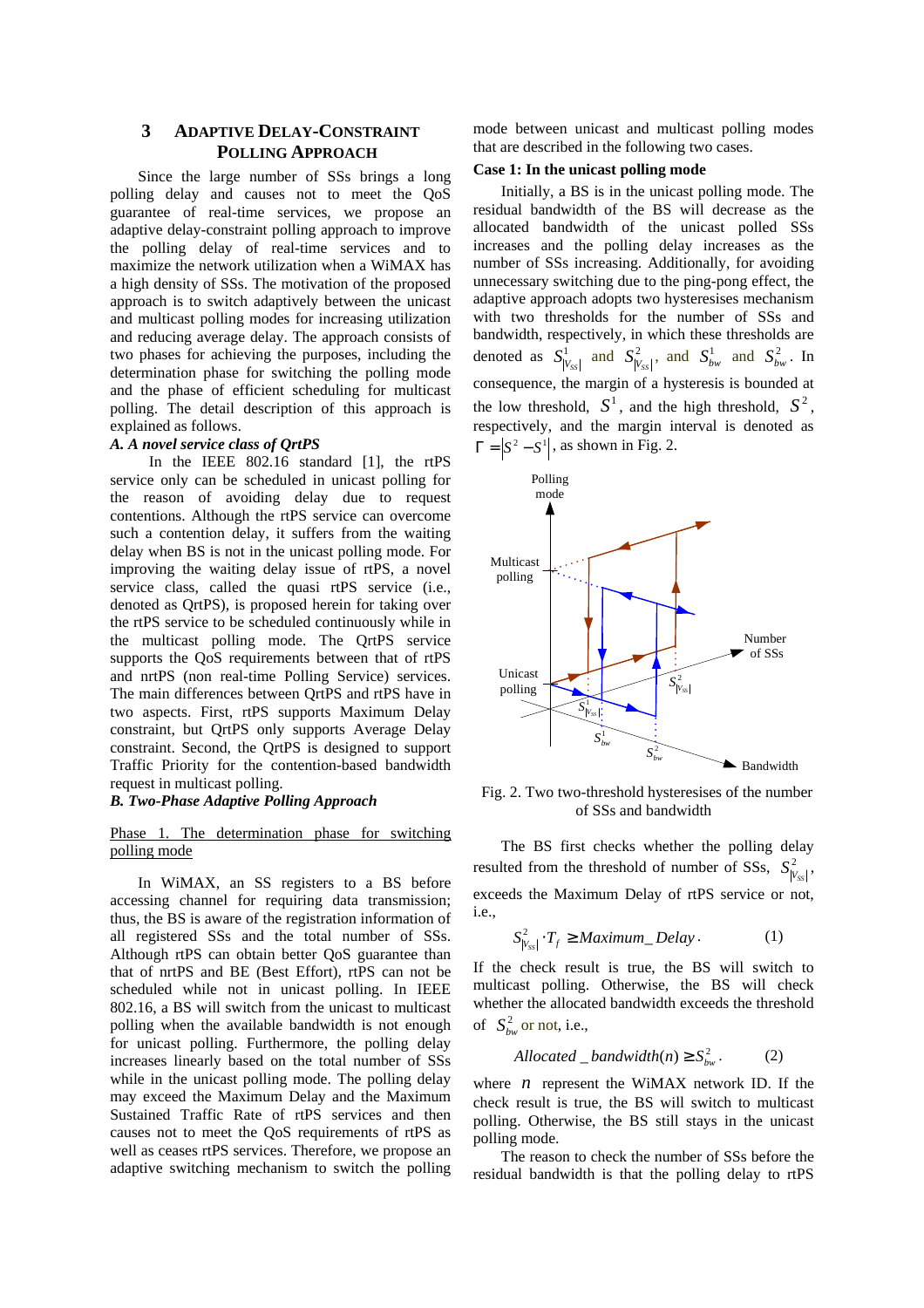service is more critical rather than the residual bandwidth. Consequently, the proposed approach may switch to multicast polling under that the condition of (1) is met even though the BS still has plenty of bandwidth. Specifically, the unicast polling delay may extremely increase when the number of registered SSs increases and cause that the BS can not provide rtPS services with the constraint of Maximum Delay. Under the situation, the IEEE 802.16 network will not switch to other polling modes, i.e., still in unicast polling. But it only can support QoS requirements for nrtPS and BE. As a result, the defect in IEEE 802.16 causes network reward loss from the high-priority rtPS service when a high density SSs are within a BS.

## **Case 2: In the multicast polling mode**

In the multicast polling mode, the proposed QrtPS service will take over the rtPS service. Two QoS traffic parameters, i.e., Average Delay and Traffic Priority, for QrtPS is considered for achieving that QrtPS can be scheduled firstly during multicast polling. First, QrtPS adopts the Average Delay constraint instead of the Maximum Delay bound, which may bring a little delay jitter, but it can serve the real-time service normally. Second, for guaranteeing the QrtPS services that can be served before nrtPS and BE while in the contention mechanism, the priority of contention request opportunities becomes QrtPS >nrtPS>BE. Meanwhile, Traffic Priority is adopted for QrtPS to set different priorities when two or more identical QrtPS services are required from the same SS simultaneously.

The BS switches the polling mode back to the unicast polling while one of the following two cases occurs. First, the number of SSs is less than the threshold of  $S_{|V_{ss}|}^1$  that makes the polling delay is much less than the Maximum Delay bound of rtPS services, i.e.,

$$
S^1_{|V_{ss}|} \cdot T_f < Maximum\_Delay. \tag{3}
$$

Second, the allocated bandwidth is less than the threshold of  $S^1_{bw}$ , i.e.,

$$
Allocated\_bandwidth(n) < S_{bw}^1. \tag{4}
$$

#### Phase 2. Efficient contention resolution algorithm

In IEEE 802.16, a BS will switch from unicast to multicast polling mode when the residual bandwidth is not enough for unicast polling and only allowed nrtPS and BE services that can be scheduled in multicast polling. In consequence, the Maximum Delay of QoS requirement in rtPS will not satisfy if the duration period of multicast polling is larger than the Maximum Delay of rtPS. That motivates us to propose a novel service class, called QrtPS, with an efficient contention resolution algorithm in multicast polling for continuing scheduling the original rtPS. First, the proposed QrtPS for taking over rtPS to be scheduled continuously in multicast polling has been described in detail in previous subsection. Now, we will detail the contention resolution algorithm for scheduling services as follows.

As shown in Fig. 3 is the scheduling mechanisms in the BS and SSs, respectively, in which the BS determines the polling mode based on the proposed determination algorithm at each frame time. Then the BS uses UL-MAP of a downlink subframe to notify all SSs the access information of the uplink, e.g., the information of *Connection ID* (CID) is used for each SS to determine which type of polling mode is assigned and then the SS requires bandwidth within the *Information Element* (IE) at uplink subframe. In unicast, the SS can require any class of service and the unicast scheduler in SS schedules different-class packets based on the scheduling criteria. If the BS accepts the request, the BS will send a grant message including the allocated slot index to the required SS and then the SS can start to send data packets to the allocated channel slot.

When the condition of switching to multicast polling is satisfied, the BS switches to multicast polling. Then the BS polls each group with a specified multicast CID in turn, in which the proposed QrtPS service will take over the rtPS service for rtPS to be scheduled in multicast. Since rtPS brings more reward than that of nrtPS and BE, the proposed QrtPS thus minimizes the waiting delay of rtPS while guaranteeing average delay for real-time services in multicast polling and thus increases the network reward significantly.



Fig. 3. The scheduling algorithms in BS and SS

#### **4 NUMERICAL RESULTS**

This section evaluates the proposed adaptive switching of polling mode access control (i.e., denoted as APC) for efficient transmission real-time services in WiMAX networks by comparing various performance metrics, including average delay, utilization, and collision probability of request contention. The IEEE 802.16 standard [1] is the primary compared approach, which is denoted as IEEE 802.16. Moreover, the performance metrics under different number of SSs within a BS, number of groups of a BS, and various arrival rates of rtPS are also evaluated.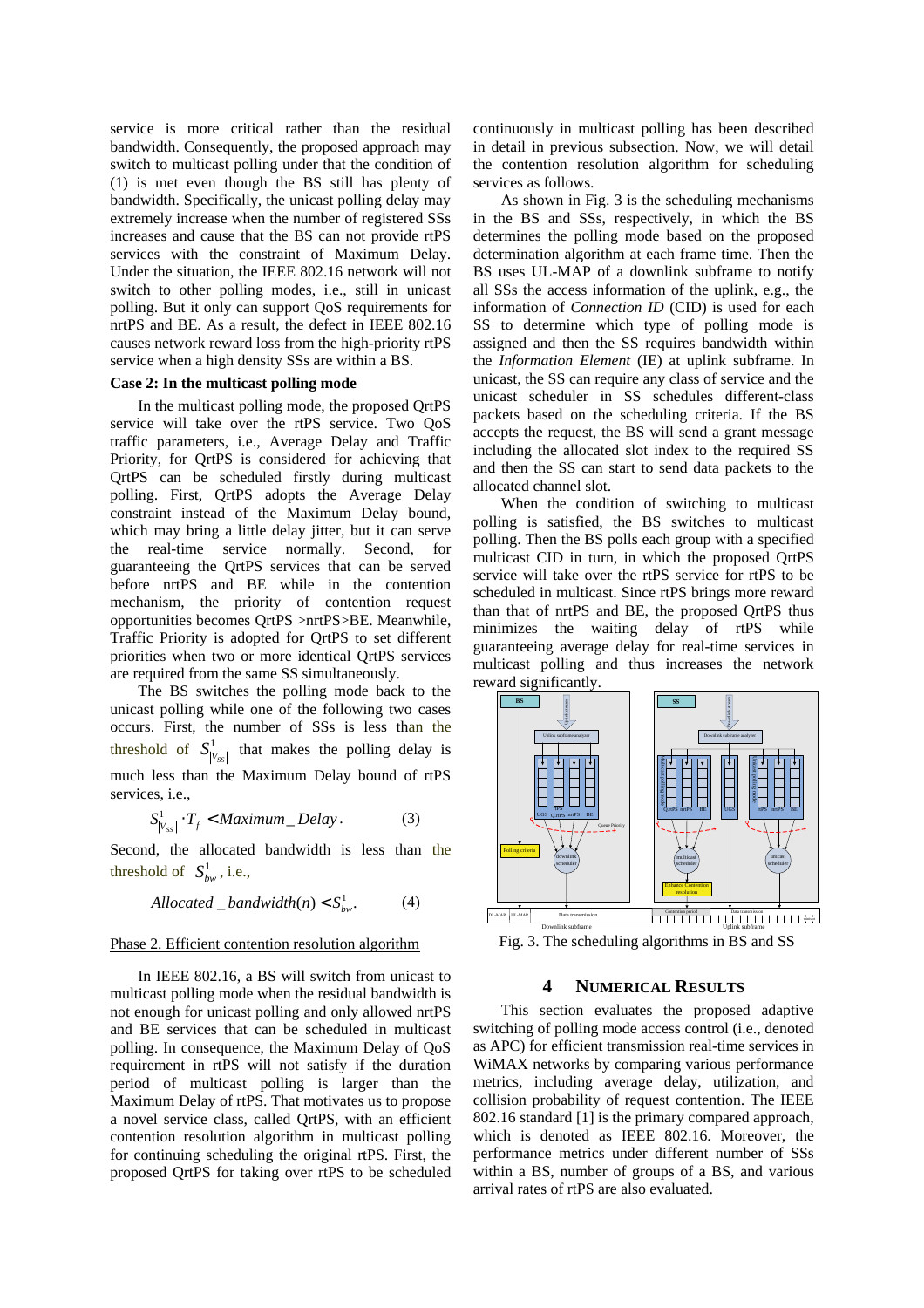The evaluated WiMAX network is demonstrated in Fig. 1, which consists of a BS and *NDS* SSs. Theses SSs are randomly divided into *NGS* groups, where  $NGS \le NDS$ . In the evaluation, three classes of traffic are considered – Unsolicited Grant Service (UGS), rtPS, and nrtPS. The traffic parameters of three service classes, which are the summary of the traffic models in [6][7][9], are described as follows.

The UGS traffic of an SS is allocated when the SS is registered to the BS. The rtPS service is assumed to arrive at the WiMAX network to a Poisson distribution with arrival rate, *l* . The average holding time of the rtPS service is exponentially distributed and its mean is normalized to unity. Meanwhile, the rtPS service can be used for Video on Demand (VOD). On the other hand, the nrtPS service is assumed to arrive based on a Pareto distribution with parameters of  $a_{\text{on}}$ ,  $a_{\text{off}}$  and  $b$ . Such an nrtPS can be used for the applications of HTTP and FTP. For guaranteeing rtPS service can be scheduled in multicast polling and avoiding unnecessary switching due to the ping-pong effect, the proposed adaptive polling approach considers two types of thresholds with hysteresis for number of SSs and bandwidth, respectively. Several useful parameters for the simulations are shown below:

Number of SSs  $(NDS) = 0$ ~400 Number of groups  $(NGS) = 20~120$ Minimum backoff window size,  $W^{\min} = 3$ Maximum backoff window size,  $W^{\text{max}} = 6$ Number of contention slots (NCS) =  $0 \sim 2^3$ ,  $0 - 2^4$ ,  $0 - 2^5$  and  $0 - 2^6$ Total bandwidth  $= 40$  Mbps Bandwidth for UGS  $(CBR) = 6.3$  Kbps Bandwidth for  $rtPS = 64$  Kbps Bandwidth for  $nrtPS = 16$  Kbps Frame duration time  $= 1$  ms Bandwidth request timeout  $= 10$  ms Multicast Assignment time  $= 15$  ms Arrival rate of Poisson distribution, *l* (rtPS) = 4~16 Average holding time of Exponential distribution,  $m$  (rtPS) = 1 Parameters of Pareto distribution,  $a_{on} = 1.6$ ,  $a_{\text{eff}} = 1.5$  and *b* (nrtPS) = 1 Lower bound threshold of number of SSs,  $S^1_{|V_{ss}|} =$ 90 Upper bound threshold of number of SSs,  $S_{|V_{ss}|}^2 =$ 100

Lower bound threshold of bandwidth,  $S_{bw}^1 = 85\%$ 

Upper bound threshold of bandwidth,  $S_{bw}^2 = 90\%$ 

The 95% confidence intervals of the simulation results in the following figures originate from 25 independent runs. For each run, the simulated time is 1100 units of mean connection holding time. The initial 100 time units are considered the transient period and performance samples are therefore discarded.

In Fig. 4, the average delay of both the rtPS and nrtPS of the proposed APC approach are lower that of IEEE 802.16 under all different number of SSs. In IEEE 802.16, the average delay of both rtPS and nrtPS increase as NDS increases and NDS<150. The IEEE 802.16 lacks available bandwidth for unicast polling when NDS>150. It thus switches to the multicast polling and rtPS will not be scheduled, so the average delay of rtPS in IEEE 802.16 increases significantly as NDS>150. Nevertheless, nrtPS can continue to be scheduled in multicast polling and results in decreasing the average delay. In APC, it switches to multicast polling when NDS exceeds the upper bound threshold of 100. Since QrtPS will take over rtPS, the average delay of rtPS and nrtPS decreases as NDS>100.

The utilizations of APC and IEEE 802.16 under different NDSs are shown in Fig. 5. Both the utilizations increase as NDS increases up to 150 and then enter into saturation, i.e., the utilization will keep at a fixed point. From Fig. 5, we can observe that APC yields higher utilization than that of IEEE 802.16 under all cases of NDS. There are two contributions of the result. First, since APC considers the hysteresises of the number of SSs and bandwidth at the same time, APC efficiently avoids the unnecessary switching. Second, in multicast polling APC adopts QrtPS to take over rtPS and APC schedules QrtPS and nrtPS services for achieving high utilization, but IEEE 802.16 only can schedule the nrtPS service.

Since in multicast polling a BS polls each group in turn, it may cause collisions of bandwidth requests. Two key parameters, including the number of SSs in a group and the number of contention slots (i.e., denoted as NCS), affect the performance in WiMAX. Therefore, the collision probability, average delay of rtPS and nrtPS under various NGS are evaluated when NDS is 400. The results are shown in Fig. 6.

As shown in Fig. 6 are the collision probabilities of four different numbers of contention slots of 4, 16, 32, and 64. The case of NCS=8 yields the highest collision probability because it has the smallest range of contention slots. The case of NCS=16 yields very competitive collision probability as compared to that of NCS=32 and NCS=64. Meanwhile, NCS=32 and NCS=64 almost have the same collision probability so the case of NCS=64 is a redundant case when NDS is 400. Moreover, the collision probabilities of all different contention slots decrease while the number of groups increasing. The reason is that the number of SSs per group decreases while the number of groups increasing and thus results in low collision probability.

# **5 CONCLUSIONS**

For reducing the waiting delay of rtPS when a BS in the multicast polling, we proposed an adaptive